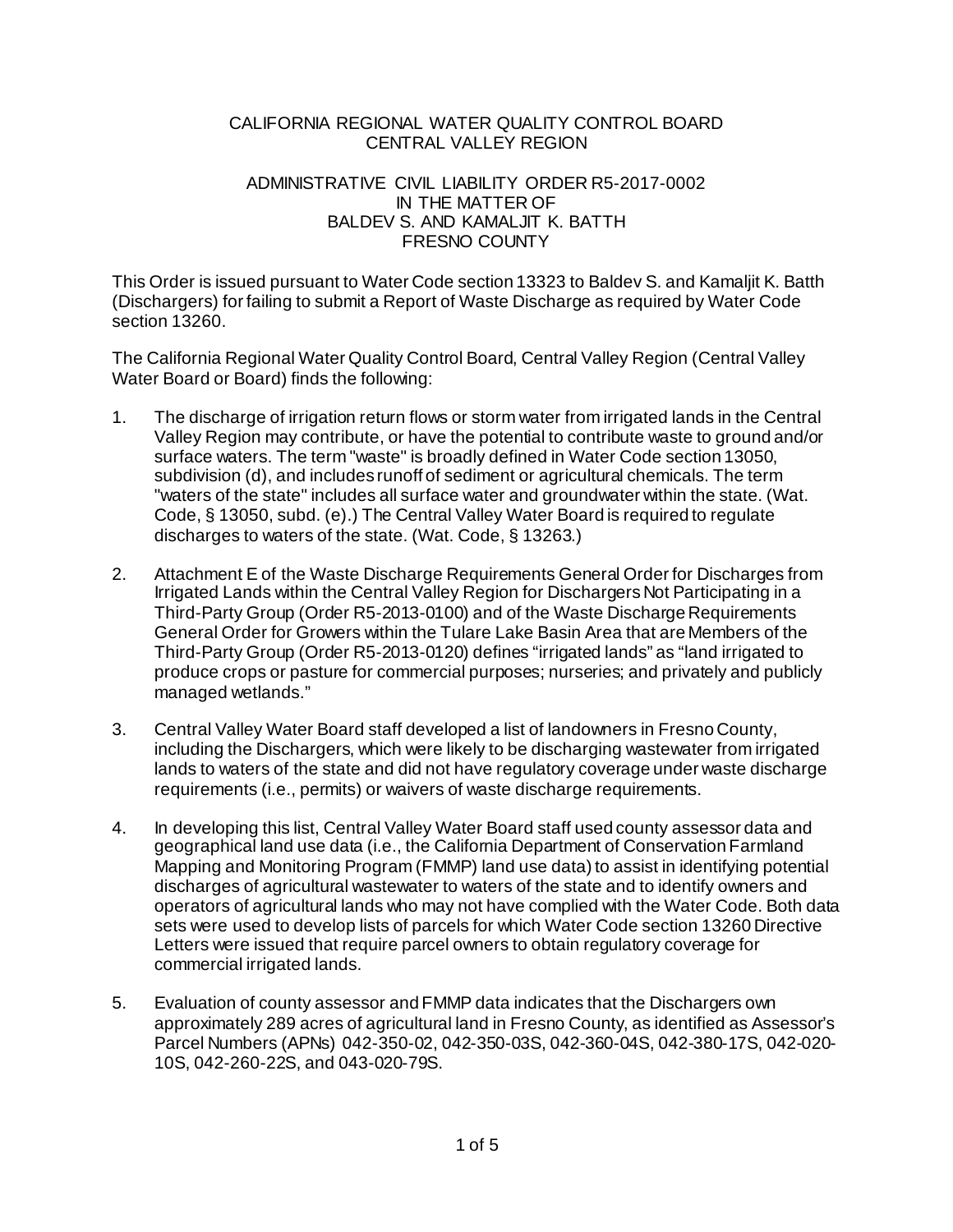- 6. On 7 February 2014 and 28 April 2014, the Central Valley Water Board issued notices to the Dischargers describing new water quality regulations and actions available to comply with the regulations.
- 7. On 9 March 2015 and 7 May 2015, Board staff conducted field inspections of Fresno County parcels 042-350-02, 042-350-03S, 042-260-22S, and 043-020-79S, and found evidence of commercially irrigated grapevines and almonds.
- 8. On 20 March 2015 and 29 May 2015, the Assistant Executive Officer of the Central Valley Water Board issued Water Code section 13260 Directive Letters (Directives) to the Dischargers, sent via certified mail. The Directives were sent based on evidence that the subject parcels contained commercially irrigated lands without regulatory coverage.
- 9. The Directives required the Dischargers to obtain regulatory coverage for their irrigated agricultural parcels within 15 calendar days of receipt of the Directive. As detailed in the Directives, Dischargers could comply by joining the Kings River Water Quality Coalition (Coalition or KRWQC) or by submitting a Report of Waste Discharge (RoWD)/Notice of Intent (NOI).
- 10. The Dischargers received the Directives on 24 March 2015 and 6 June 2015, and were required to obtain regulatory coverage by 8 April 2015. The Dischargers did not obtain regulatory coverage by 8 April 2015 and did not contact the Board.
- 11. Because the Dischargers failed to respond by the deadline specified in the initial Directive, a Notice of Violation (NOV) was sent via certified mail to the Dischargers on 3 September 2015.
- 12. The Dischargers received the NOV on 8 September 2015. The Dischargers neither obtained regulatory coverage nor contacted the Board in response to the NOV.
- 13. On 17 May 2016, Regional Board Staff contacted Baldev Batth via telephone. Staff explained the Irrigated Lands Regulatory Program requirements and provided contact information for the Coalition.
- 14. On 23 June 2016, the Prosecution Team sent the Dischargers a notification letter via certified mail that an Administrative Civil Liability Complaint in the amount of \$40,950 would be issued if the Dischargers did not obtain regulatory coverage and initiate settlement discussions by 8 July 2016.
- 15. The Dischargers received the notification letter on 27 June 2016. The Dischargers neither obtained regulatory coverage within the 15 day limit stated within the notification letter, nor did the Dischargers contact the Board in response to the letter.
- 16. The Dischargers enrolled in the Coalition on 25 July 2016.

# VIOLATION

17. On 24 August 2016, the Assistant Executive Officer of the Central Valley Water Board issued Administrative Civil Liability Complaint (ACL Complaint) R5-2016-0563 to the Dischargers in the amount of thirty-five thousand, four hundred ninety dollars (\$35,490) for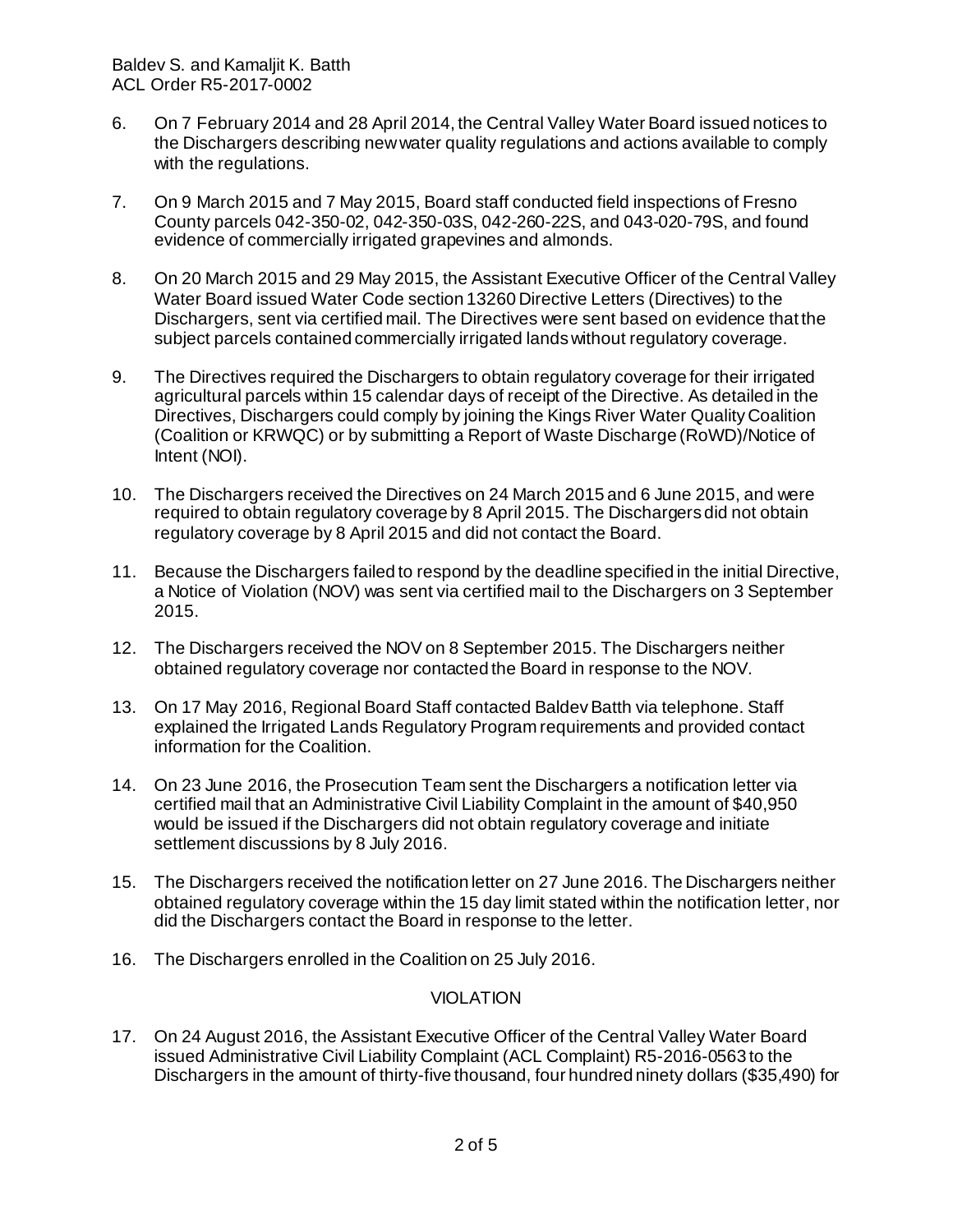failing to obtain coalition membership or submit a Report of Waste Discharge as required by Water Code section 13260.

## REGULATORY CONSIDERATIONS

- 18. The Central Valley Water Board's authority to regulate waste discharges that could affect the quality of the waters of the state, which includes both surface water and groundwater, is found in the Porter-Cologne Water Quality Control Act (California Water Code Division 7).
- 19. Water Code section 13260, subdivision (a), requires that any "person discharging waste or proposing to discharge waste within any region that could affect the quality of the waters of the state, other than into a community sewer system," shall file with the appropriate regional board a RoWD containing such information and data as may be required by the regional board. The Central Valley Regional Board implements Water Code section 13260 in the area where the Dischargers' lands are located.
- 20. Pursuant to Water Code section 13261, subdivision (a), "[a] person who fails to furnish a report or pay a fee under Section 13260 when so requested by a regional board is guilty of a misdemeanor and may be liable civilly in accordance with subdivision (b)."
- 21. Water Code section 13261, subdivision (b)(1), states:

Civil liability may be administratively imposed by a regional board or the state board in accordance with Article 2.5 (commencing with Section 13323) of Chapter 5 for a violation of subdivision (a) in an amount not exceeding one thousand dollars (\$1,000) for each day in which the violation occurs. Civil liability shall not be imposed by the regional board pursuant to this section if the state board has imposed liability against the same person for the same violation.

- 22. Pursuant to Water Code section 13327, in determining the amount of civil liability, the Central Valley Water Board shall take into consideration the nature, circumstance, extent, and gravity of the violation or violations, whether the discharge is susceptible to cleanup or abatement, the degree of toxicity of the discharge, and, with respect to the violator, the ability to pay, the effect on ability to continue in business, any voluntary cleanup efforts undertaken, any prior history of violations, the degree of culpability, economic benefit or savings, if any, resulting from the violation, and other matters as justice may require.
- 23. On 17 November 2010, the State Water Board adopted Resolution No. 2009-0083 amending the Water Quality Enforcement Policy (Enforcement Policy). The Enforcement Policy was approved by the Office of Administrative Law and became effective on 20 May 2010. The Enforcement Policy establishes a methodology for assessing administrative civil liability. The use of this methodology addresses the factors that are required to be considered when imposing an administrative civil liability as outlined in Water Code section 13327.
- 24. The administrative civil liability was derived from the use of the penalty methodology in the Enforcement Policy, as explained in detail in Attachment A. The administrative civil liability takes into account such factors as the Dischargers' culpability, history of violations, ability to pay and continue in business, and other factors as justice may require.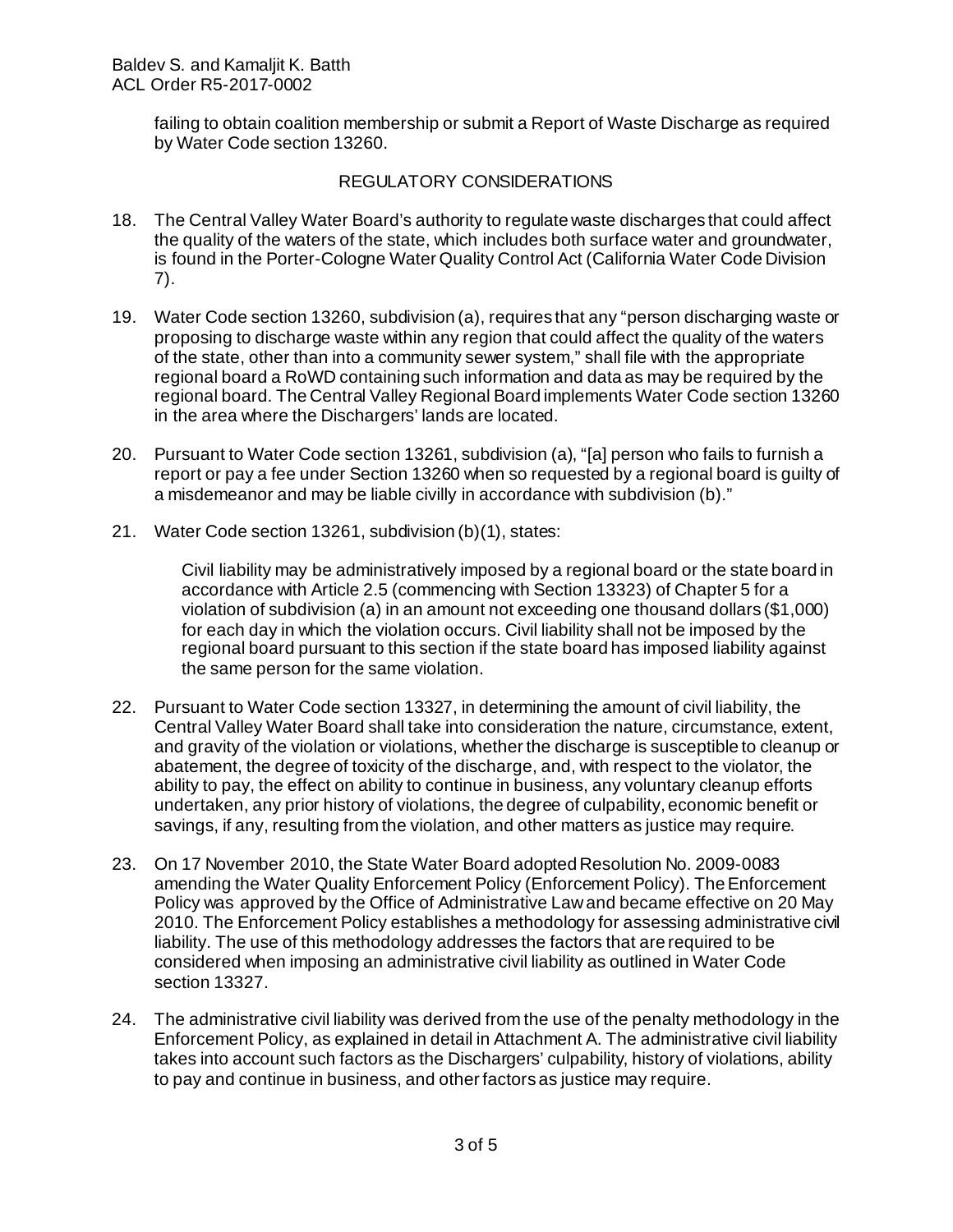- 25. **Maximum and Minimum Penalties**. As described above, the statutory maximum penalty under Water Code section 13261, subdivision (b)(1) is \$1,000 per day of violation. As of the date of the ACL Complaint, the Dischargers were out of compliance for 479 days, thus resulting in a maximum penalty of \$473,000. The Enforcement Policy recommends that the minimum liability imposed be at least ten percent higher than the economic benefit of non-compliance so that liabilities are not construed as the cost of doing business and so that the assessed liability provides a meaningful deterrent to future violations. The minimum economic benefit to the Dischargers resulting from the failure to enroll under Order R5-2013- 0120 is estimated at \$11 (see Attachment A for how this estimate was derived). Per the Enforcement Policy, the minimum penalty is this economic benefit calculation plus ten percent (\$13).
- 26. Notwithstanding the issuance of this ACL Order, the Central Valley Water Board retains the authority to assess additional penalties for violations of the Water Code that may subsequently occur.
- 27. This matter was heard on November 3, 2016, in Fresno, California before a panel consisting of Central Valley Water Board members Jon Costantino, Denise Kadara, and Board Chair Karl Longley. That Hearing Panel received and considered testimony and other evidence from the Designated Parties and made the findings and recommendation in the Hearing Panel Report, which is attached to and hereby incorporated into this Order by this reference.
- 28. On February 23, 2017, the full Central Valley Water Board issued this Order after independently considering the Hearing Panel's recommendation in light of the full administrative record, including policy statements from the Designated Parties received on February 23.
- 29. This Order is effective and final upon issuance by the Central Valley Water Board. Payment must be received by the Central Valley Water Board no later than thirty (30) days from the date on which this Order is issued.
- 30. In the event that the Dischargers fail to comply with the requirements of this Order, the Executive Officer or her delegee is authorized to refer this matter to the Attorney General's Office for enforcement.
- 31. Issuance of this Administrative Civil Liability Order is an enforcement action and is therefore exempt from the provisions of the California Environmental Quality Act (Pub. Resources Code § 21000 et seq.), in accordance with California Code of Regulations, title 14, section 15321, subdivision (a)(2).

IT IS HEREBY ORDERED THAT:

- 1. Baldev S. and Kamaljit K. Batth shall be assessed an Administrative Civil Liability in the amount of thirty-five thousand, four hundred ninety dollars (\$35,490).
- 2. Payment shall be made no later than thirty (30) days from the date of issuance of this Order by check payable to the State Water Pollution Cleanup and Abatement Account, and shall have the number of this Order written upon it.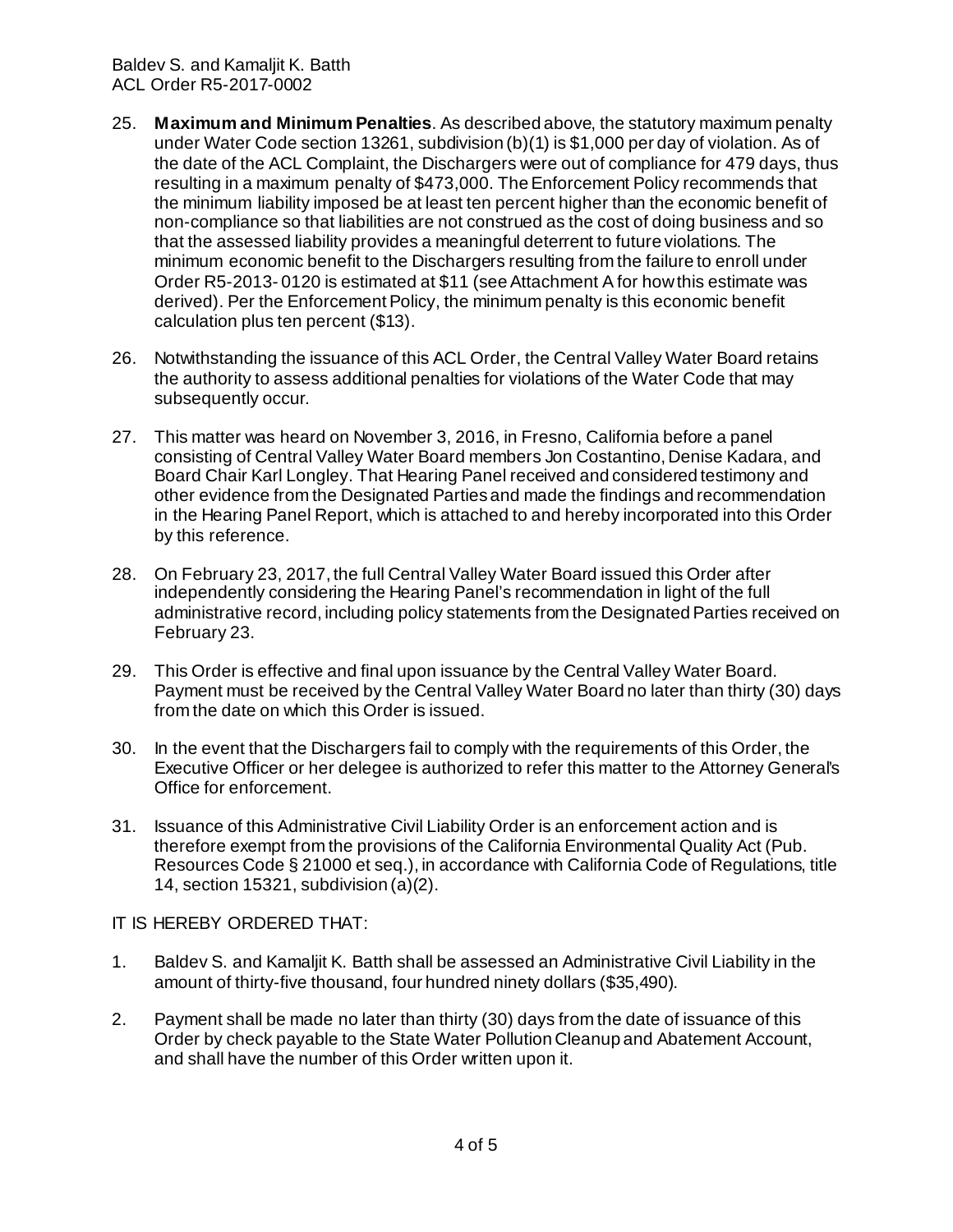I, PAMELA C. CREEDON, Executive Officer, do hereby certify that the foregoing is a full, true, and correct copy of an Order issued by the California Regional Water Quality Control Board, Central Valley Region on 23 February 2017.

*[Original signed by]*

\_\_\_\_\_\_\_\_\_\_\_\_\_\_\_\_\_\_\_\_\_\_\_\_\_\_\_\_\_\_\_\_\_\_\_ PAMELA C. CREEDON, Executive Officer

Attachment A: Penalty Calculation Methodology

Any person aggrieved by this action of the Central Valley Water Board may petition the State Water Board to review the action in accordance with Water Code section 13320 and California Code of Regulations, title 23, sections 2050 and following. The State Water Board must receive the petition by 5:00 p.m., 30 days after the date of this Order, except that if the thirtieth day following the date of this Order falls on a Saturday, Sunday, or state holiday, the petition must be received by the State Water Board by 5:00 p.m. on the next business day. Copies of the law and regulations applicable to filing petitions may be found on the Internet at:

[http://www.waterboards.ca.gov/public\\_notices/petitions/water\\_quality](http://www.waterboards.ca.gov/public_notices/petitions/water_quality)

or will be provided upon request.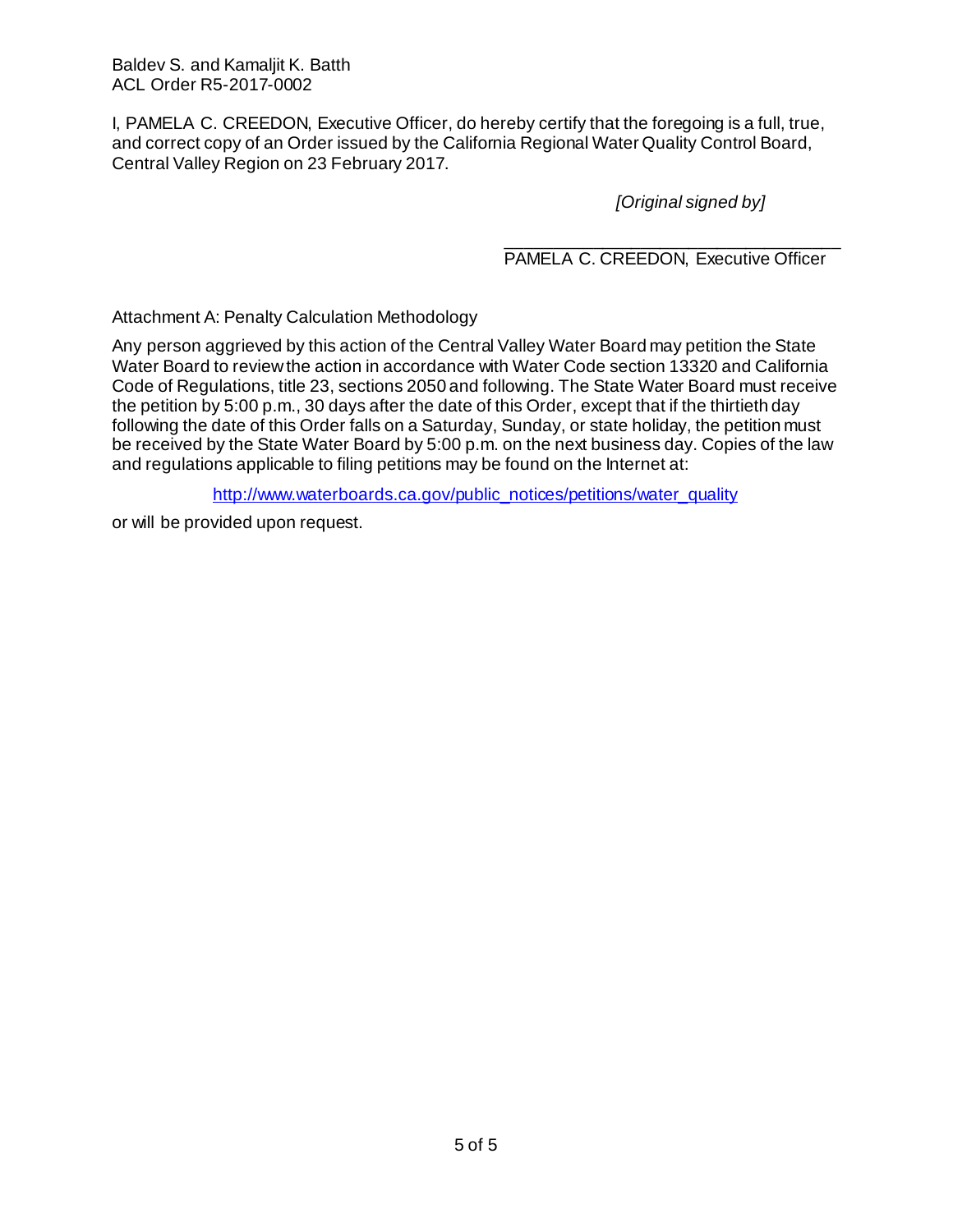## ATTACHMENT A CALCULATION OF PENALTY PER STATE WATER BOARD WATER QUALITY ENFORCEMENT POLICY

The administrative civil liability was derived following the State Water Resources Control Board's Water Quality Enforcement Policy (Enforcement Policy). The administrative civil liability takes into account such factors as the Dischargers' culpability, history of violations, ability to pay and continue in business, and other factors as justice may require.

Each factor of the Enforcement Policy and its corresponding score for the violation is presented below:

## **Calculation of Penalty for Violation**

## **Step1. Potential for Harm for Discharge Violations**

This step is not applicable.

## **Step 2. Assessment for Discharge Violations**

This step is not applicable.

## **Step 3. Per Day Assessment for Non-Discharge Violations**

The "per day" factor is calculated for each non-discharge violation considering the potential for harm and the extent of the deviation from the applicable requirement.

#### Potential for Harm

The Enforcement Policy requires a determination of whether the characteristics of the violations resulted in a minor, moderate, or major potential for harm or threat to beneficial uses.

Staff determined that the potential for harm is **moderate**, because the characteristics of the violation present a substantial threat to beneficial uses, and the circumstances of the violation indicate a substantial potential for harm.

The Dischargers failed to submit a Report of Waste Discharge (RoWD) or enroll under an applicable General Order for discharges from irrigated cropland despite evidence that the Discharger owns such cropland. Irrigated cropland can be a source of sediment, pesticide residue, nitrate, and other waste discharged to the waters of the state. Unregulated discharges of such wastes can present a substantial threat to beneficial uses and/or indicate a substantial potential for harm to beneficial uses.

By failing to file a RoWD or to enroll under an applicable General Order, the Dischargers undermined the regulatory program. Dischargers regulated under an applicable General Order either conduct monitoring or contribute to monitoring efforts to identify water quality problems associated with their operations. In addition, dischargers report on the practices in which they engage to protect water quality. By failing to provide that information, the Dischargers impaired the Central Valley Water Board's efforts to assess potential impacts and risks to water quality, and circumvented the Central Valley Water Board's ability to take necessary enforcement actions to address problems.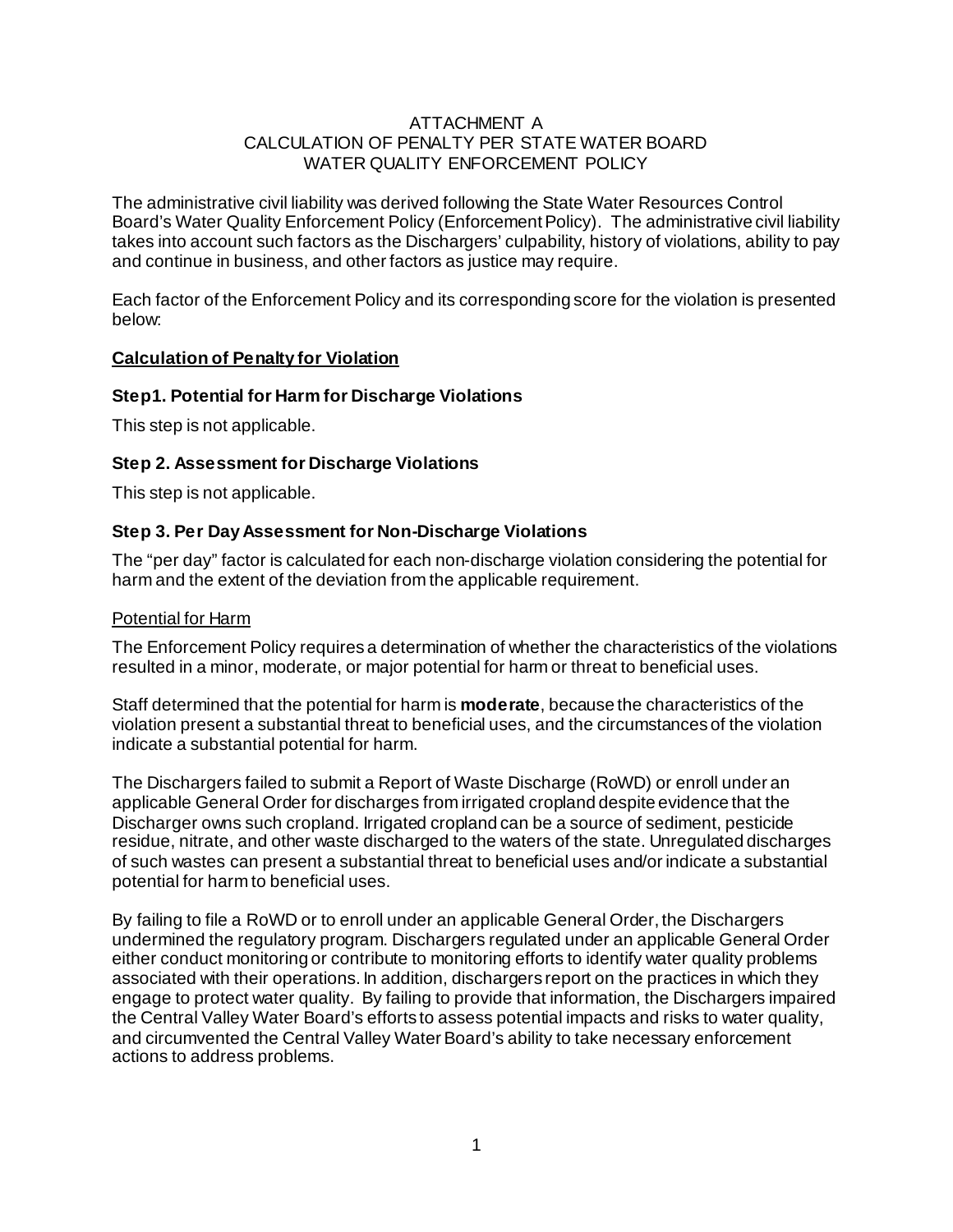The greater the size of the operation, the greater the potential risk, since any practices being implemented by the Dischargers that are detrimental to water quality may impact a much greater area. Additionally, the regulatory program is compromised when staff resources are directed to bringing dischargers into compliance rather than being available for outreach and assistance with regulatory compliance. Since the violation thwarts the Board's ability to identify water quality risks, the violation has the potential to exacerbate the presence and accumulation of, and the related risks associated with, pollutants of concern. This, in turn, presents a threat to beneficial uses and indicates a substantial potential for harm.

#### Deviation from Requirement

The Enforcement Policy requires determination of whether the violation represents either a minor, moderate, or major deviation from the applicable requirements.

The deviation from the requirement is **major**. The Dischargers have disregarded the regulatory requirements and rendered those requirements ineffective. The Dischargers undermined the efforts of the Central Valley Waters Board's Irrigated Lands Regulatory Program by disregarding the requirement to obtain the appropriate regulatory coverage for their waste discharges. A discharger's regulatory coverage is foundational to the Board's efforts to protect water quality. The Orders adopted by the Board specify the expectations and requirements for water quality protection, which do not apply until a discharger is covered by an appropriate Order. The requirements in the applicable Orders are rendered ineffective when a discharger has not gone through the process of becoming subject to the Order.

Table 3 of the Enforcement Policy prescribes a per day factor ranging from 0.40 to 0.70 for those violations in which the potential for harm is moderate and the deviation from the requirement is major. Based on the above factors, a per day factor of 0.7 is appropriate (see Table 3 on pg. 16 of the Enforcement Policy).

**Multiple Day Violations**: On 20 March 2015, the Assistant Executive Officer of the Central Valley Water Board issued a Water Code section 13260 Directive Letter (Directive) to the Dischargers, which required the Dischargers to obtain regulatory coverage within 15 calendar days or face a potential administrative civil liability. The Directive was received by the Dischargers on 24 March 2015. Thus, regulatory coverage was required by 8 April 2015. The Dischargers enrolled in the Kings River Water Quality Coalition (Coalition) on 25 July 2016. At the time of enrollment, the Dischargers were 473 days late in meeting that requirement.

Violations under Water Code section 13260 are assessed on a per day basis. However, the violations at issue qualify for the alternative approach to penalty calculation under the Enforcement Policy (page 18). Under that approach, for violations that last more than thirty (30) days, the daily assessment can be less than the calculated daily assessment, provided that it is no less than the per day economic benefit, if any, resulting from the violation. For these cases, the Central Valley Water Board must make express findings that the violation: (1) is not causing daily detrimental impacts to the environment or the regulatory program; or (2) results in no economic benefit from the illegal conduct that can be measured on a daily basis; or (3) occurred without the knowledge or control of the violator, who therefore did not take action to mitigate or eliminate the violation. If one of these findings is made, an alternate approach to penalty calculation for multiple day violations may be used.

Here, the Central Valley Water Board finds that the Dischargers' failure to submit a RoWD or NOI is not causing daily detrimental impacts to the environment or the regulatory program.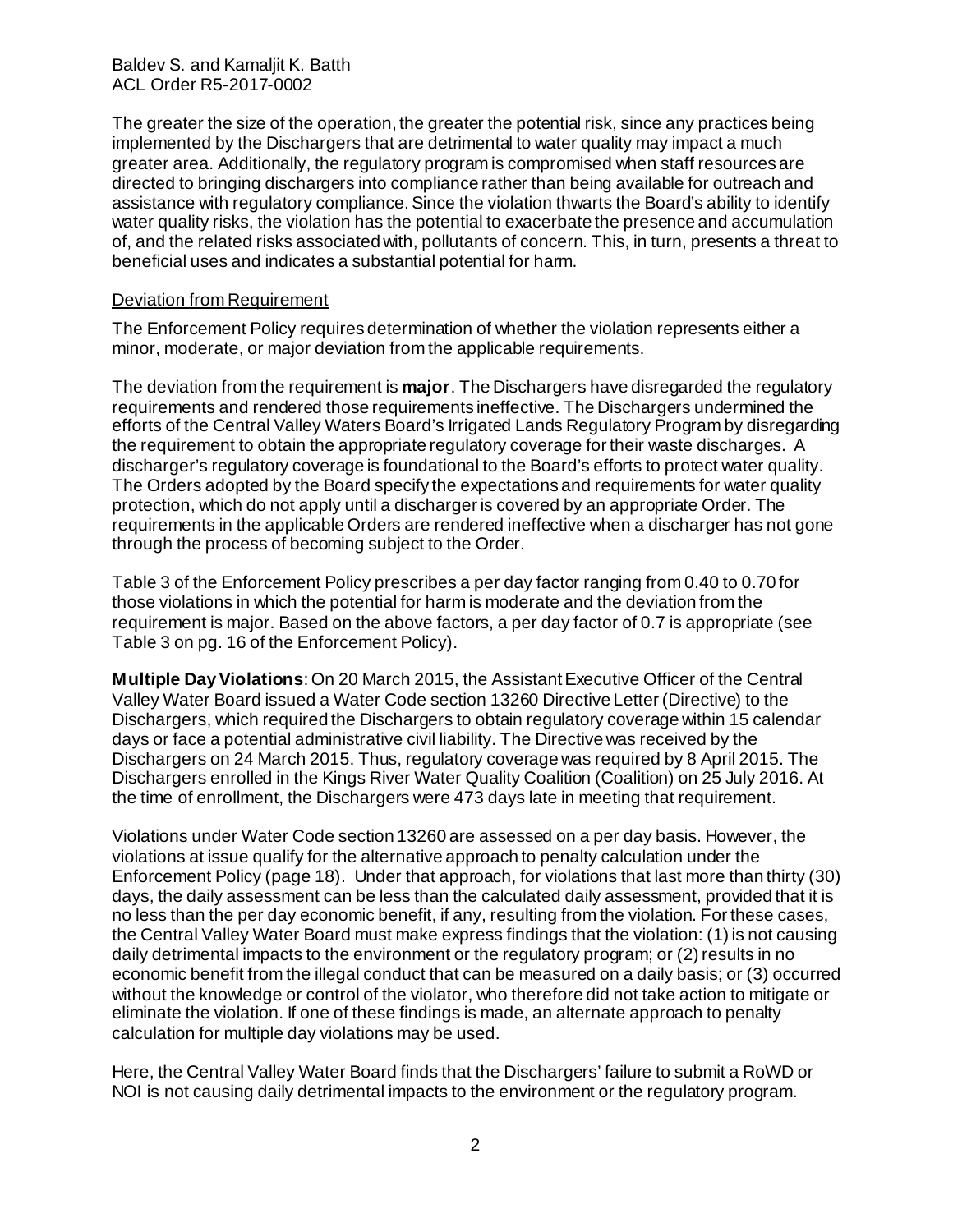There is no evidence that the Dischargers' failure to submit a RoWD or NOI has detrimentally impacted the environment on a daily basis, since obtaining regulatory coverage does not result in an immediate evaluation of, or changes in, practices that could be impacting water quality. There is no daily detrimental impact to the regulatory program because information that would have been provided by the Dischargers pursuant to the regulatory requirements would have been provided on an intermittent, rather than daily basis.

Moreover, the Dischargers' failure to submit a RoWD or NOI results in no economic benefit that can be measured on a daily basis. Rather, the economic benefit here is associated with costs of permit fees, groundwater monitoring, and preparing an Annual Monitoring Report, which are outlined below.

Either of the above findings justifies use of the alternate approach to penalty calculation for multiple day violations. The minimum number of days of violation to be assessed in this case under the alternate approach is 22. However, because this amount does not result in a sufficient deterrent, the days of violation are increased to 30.

# **Initial Liability Amount**

The initial liability amount for the violation calculated on a per-day basis is as follows:

 $$1,000$ /day x 30 days x 0.7 = \$21,000

# **Step 4. Adjustment Factors**

There are three additional factors to be considered for modification of the amount of initial liability: the violator's culpability, efforts to clean up or cooperate with regulatory authority, and the violator's history of violations. After each of these factors is considered for the violations involved, the applicable factor should be multiplied by the proposed amount for each violation to determine the revised amount for that violation.

a) Culpability: 1.3

Higher liabilities should result from intentional or negligent violations as opposed to accidental violations. A multiplier between 0.5 and 1.5 is to be used, with a higher multiplier for intentional or negligent behavior. The Dischargers were given the score of 1.3, which increases the fine. Central Valley Water Board staff sent notices on 7 February 2014 and 28 April 2014 to the Dischargers describing the new water quality regulations and the required actions to comply therewith. The Dischargers also received a Directive and Notice of Violation requiring the Dischargers to obtain coverage. Staff also contacted the Dischargers on 17 May 2016, explaining the required steps to address the program. Despite knowledge of the regulatory requirements, the Dischargers failed to come into compliance. The five notices and failure to respond suggest the Dischargers acted intentionally, or at least negligently, in ignoring the requirement to obtain regulatory coverage, resulting in a multiplying factor of 1.3.

b) Cleanup and Cooperation: 1.3

This factor reflects the extent to which a discharger voluntarily cooperated in returning to compliance and correcting environmental damage. A multiplier between 0.75 and 1.5 is to be used, with a higher multiplier when there is a lack of cooperation. The Dischargers were given the score of 1.3. The Central Valley Water Board issued the Dischargers a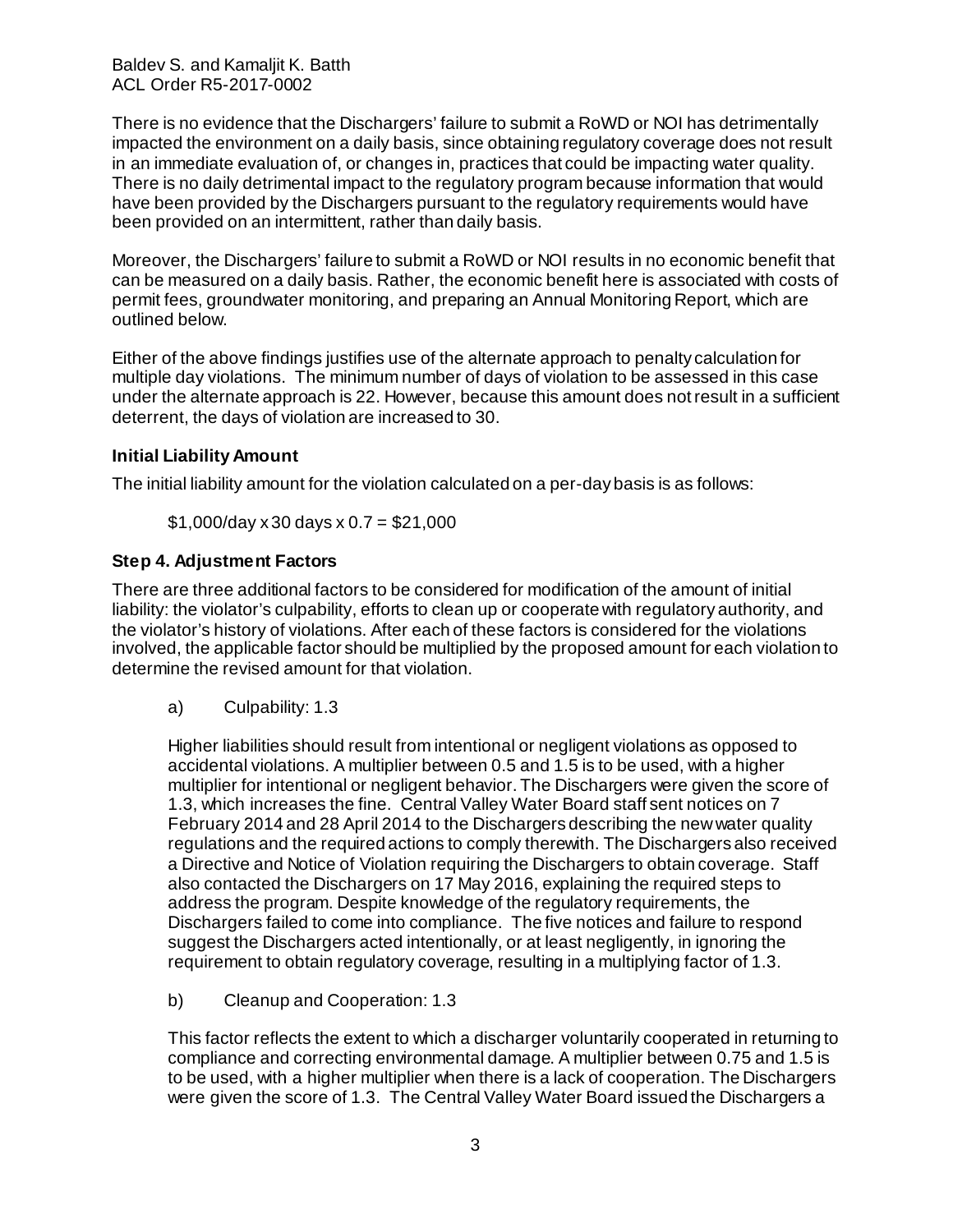Notice of Violation in an effort to allow the Dischargers to address the violation prior to the issuance of a complaint, as well as contacting the Dischargers by phone and speaking to Mr. Batth. The Dischargers did not respond and cooperate with the Central Valley Water Board until they enrolled in the Coalition until 25 July 2016, over a month after the phone call received from Central Valley Water Board staff. Cleanup is not applicable in this case.

c) History of Violations: 1.0

When there is a history of repeat violations, the Enforcement Policy requires a minimum multiplier of 1.1 to be used. The Dischargers were given the score of 1.0, as there is no evidence that the Dischargers have a history of violations.

# **Step 5. Determination of Total Base Liability Amount**

The Total Base Liability is determined by applying the adjustment factors from Step 4 to the Initial Liability Amount determined in Step 3.

a) Total Base Liability Amount: \$35,490. (Initial Liability (\$21,000) x Adjustments  $(1.3)(1.3)(1.0)$ .

# **Step 6. Ability to Pay and Continue in Business**

As per the Enforcement Policy, "[t]he ability of a discharger to pay an ACL is determined by its revenues and assets." The Dischargers have the ability to pay the Base Liability Amount based on the value of the Dischargers' property and estimated revenues for their crop. According to the Fresno County Assessor's Office, the seven parcels owned by the Dischargers are a significant asset with a 2014-2015 assessed value of \$4,204,815. Revenue generated from the Dischargers' ownership of approximately 268 acres of grapes and 21 acres of almonds yielded an estimated \$911,141 in revenue in 2015[1](#page-8-0) according to the Fresno Agricultural Commissioner's 2015 Annual Crop Report. Thus, the Dischargers have the ability to pay the proposed administrative civil liability based on their revenue and assets and there are no factors under this category that warrant an adjustment.

# **Step 7. Other Factors as Justice May Require**

If the Central Valley Water Board believes that the amount determined using the above factors is inappropriate, the amount may be adjusted under the provision for "other factors as justice may require" but only if express findings are made.

The costs of investigation and enforcement are "other factors as justice may require" and could be added to the liability amount. The Central Valley Water Board Prosecution Team has incurred a significant amount of staff costs associated with the investigation and enforcement of the violations alleged herein. While staff costs could be added to the penalty, the Prosecution Team, in its discretion, is electing not to pursue staff costs in this matter.

There are no factors under this category that warrant an adjustment.

# **Step 8. Economic Benefit**

<span id="page-8-0"></span> <sup>1</sup> Information provided by the 2014 Fresno County Agricultural Crop Report, available at <http://www.co.fresno.ca.us/WorkArea/DownloadAsset.aspx?id=65462>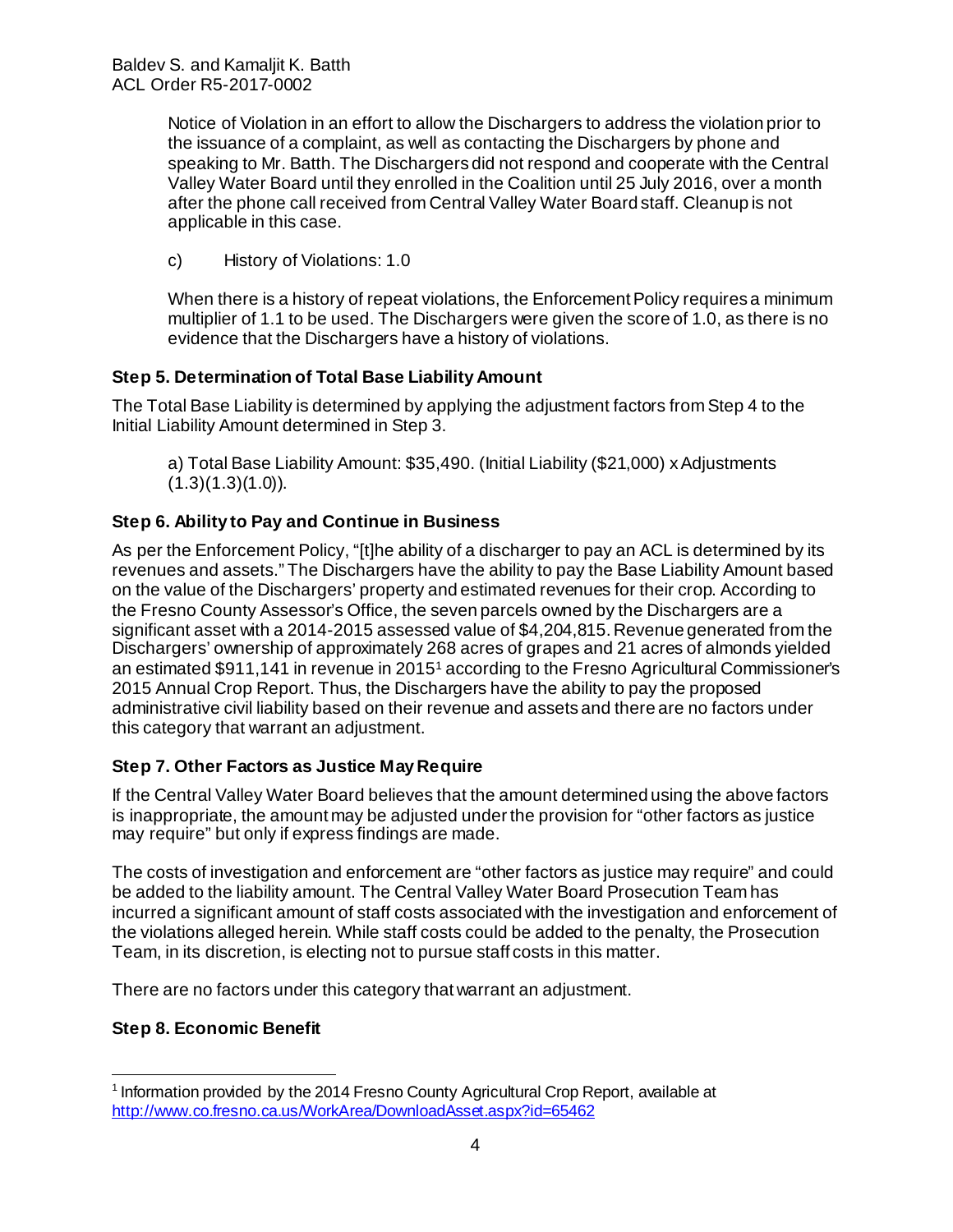Minimum Economic Benefit: **\$11**

The economic benefit of noncompliance is any savings or monetary gain derived from the act or omission that constitutes the violation. Economic benefit was calculated using the United States Environmental Protection Agency's (US EPA) Economic Benefit Model (BEN) [2](#page-9-0) penalty and financial modeling program, version

5.6.0. BEN calculates a discharger's monetary interest earned from delaying or avoiding compliance with environmental statutes.

The BEN model is the appropriate tool for estimating the economic benefit in this case. The benefit is calculated by identifying the regulation at issue, the appropriate compliance action, the date of noncompliance, the compliance date, and the penalty payment date.

Under the Irrigated Lands Regulatory Program, an individual may choose to comply with the program by either filing an NOI to get regulatory coverage as an "individual grower" under General Order R5-2013-0100 Waste Discharge Requirements General Order for Discharges from Irrigated Lands within the Central Valley Region for Dischargers not Participating in a Third-party Group (Individual General Order), or filing an NOI for regulatory coverage under a third- party group Order and joining a Coalition. The Dischargers have chosen to join a Coalition. Economic benefit was, therefore, calculated based on the Waste Discharge Requirements for Growers within the Tulare Lake Basin Area that are Members of a Third Party Group, Order No. R5-2013-0120, as amended by Orders R5-2014-0143, R5-2015-0115 and R5-2016-0015 (Tulare Lake Basin Order).

The economic benefit was calculated based on delayed and avoided costs. Delayed costs are those costs that should have been born earlier, but that a discharger can and still is required to pay. Avoided costs are the costs of those compliance activities, which a discharger can no longer perform, and that a discharger would have conducted had they come into compliance earlier.

The minimum economic benefit in this case has been calculated based on the verifiable costs associated with obtaining regulatory coverage under the Tulare Lake Basin Order, as well as estimates of other costs that were required of the Dischargers to comply with the Tulare Lake Basin Order.

The Coalition charged a filing fee of \$26 plus \$2.15 per acre<sup>3</sup> of irrigated agriculture during the 2015 billing year. The Dischargers enrolled 289 acres of land irrigated for a commercial purpose, which results in an annual permit fee of \$621.35 per year. The Dischargers avoided paying this permit fee for one year.

In summary, the minimum estimated economic benefit associated with noncompliance is \$621.35 associated with permit fees and \$26 associated with filing fees. The estimated economic benefit is therefore \$647.35. Using BEN, the Dischargers gained a minimum economic benefit of \$11 after consideration of delayed and avoided costs.

<span id="page-9-0"></span> $2 \text{US EPA}$  Economic Benefit Model, or BEN. At the time this document was prepared, BEN was available for download at<http://www2.epa.gov/enforcement/penalty-and-financial-models>

<span id="page-9-1"></span><sup>&</sup>lt;sup>3</sup> See Kings River Water Quality Coalition enrollment form http://kingsriverwgc.org/wp[content/uploads/2015/10/2015-16-post-deadline-enrollment-form.pdf](http://kingsriverwqc.org/wp-%20content/uploads/2015/10/2015-16-post-deadline-enrollment-form.pdf)